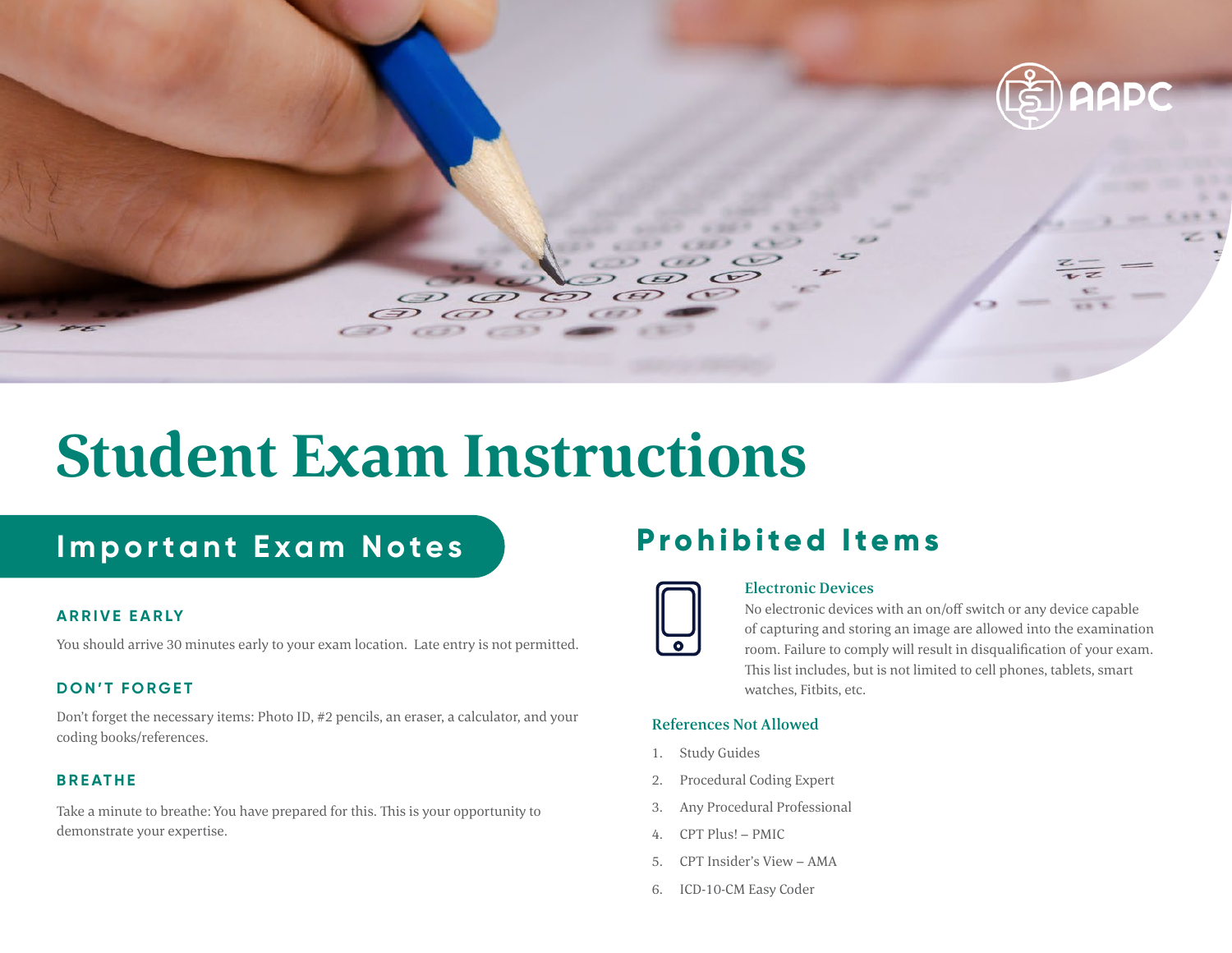# **Allowed Materials** PAGE 1 OF 2



#### Calculator

Manual calculators are allowed on all exams (No smart phones, smart watches or Fitbits)



#### Book Notes

Handwritten notes are acceptable in the coding books only if they pertain to daily coding activities. Long passages of information are

not permitted on the blank pages. Questions from the Study Guides, Practice Exams, or the Exam itself are prohibited. Altering, whiting out, painting, or printing over any pages within the code books (e.g., marketing pages, table of contents, reference pages, etc.) to supplement information is prohibited.



#### Book Tabs

Tabs may be inserted, taped, pasted, glued, or stapled in the manuals so long as the obvious intent of the

tab is to earmark a page with words or numbers, not supplement information in the book.

#### Book Year

All AAPC exams are based on the current calendar year's code sets, so we strongly suggest you use the current year's books. The previous

calendar year's books may be used on an exam, but you would be at obvious disadvantage doing so. The upcoming year's books are not allowed for exam use. The exams are updated every January for the new code sets.

### **Core Certification**

| Exam                                                   | Certification | Questions                                                          | Books <sup>*</sup> /<br><b>References</b> |
|--------------------------------------------------------|---------------|--------------------------------------------------------------------|-------------------------------------------|
| Certified<br>Professional Coder                        | $CPC^*$       | 100                                                                | 1, 2, 3                                   |
| Certified Inpatient<br>Coder                           | <b>CICTM</b>  | 40 multiple<br>choice, 7<br>inpatient cases<br>(fill in the blank) | 2,11                                      |
| Certified Outpatient<br>Coder                          | <b>COCTM</b>  | 100                                                                | 1, 2, 3                                   |
| Certified<br>Professional Biller                       | <b>CPBTM</b>  | 135                                                                | 1, 2, 3                                   |
| Certified<br>Professional Medical<br>Auditor           | $CPMA^*$      | 100                                                                | 1, 2, 3, 4, 5                             |
| Certified<br>Professional<br>Compliance Officer        | CPCOTM        | 100                                                                | 12, 13                                    |
| Certified Physician<br>Practice Manager                | $CPPM^*$      | 135                                                                | 13                                        |
| Certified Risk<br>Adjustment Coder                     | <b>CRCTM</b>  | 100                                                                | $\overline{2}$                            |
| Certified<br>Documentation<br><b>Expert Outpatient</b> | $CDEO^*$      | 100                                                                | 1, 2, 3, 4, 5, 10                         |
| Certified<br>Documentation<br><b>Expert Inpatient</b>  | $CDFI^*$      | 100                                                                | 2,11                                      |

### **\* Books/References**

- 1. CPT® (AMA Professional edition ONLY). No other publisher is allowed
- 2. Your choice of ICD-10-CM. Also approved: The printed ICD-10-CM Official Guidelines. *Highlighting, underlining and brief notations needed for day-to-day coding is permitted on the printed side of the page. Long passages of information is not permitted on the blank pages of the print out.*
- 3. Your Choice of HCPCS Level II.
- 4. The CMS 1995 and 1997 Evaluation and Management (E/M Documentation Guidelines.)
- 5. E/M Audit Worksheets of your choice
- 6. ASA RVG
- 7. CPT® crosswalk
- 8. Anatomical charts or pictures of the vascular tree. *These may have codes on them.*
- 9. Both volumes of the Coding Companion.
- 10. One reference of choice (includes medical dictionary)
- 11. Your choice of ICD-10-PCS
- 12. One of the following OIG references *Notes on printed side of pages are allowed*
	- i. OIG Supplemental Compliance Program Guidance for Hospitals.
	- ii. OIG Compliance Program for Individuals & Small Group Physician Practices.
	- iii. OIG Compliance Program Guidance for Third-Party Medical Billing Companies
- 13. AAPC Reference Guides